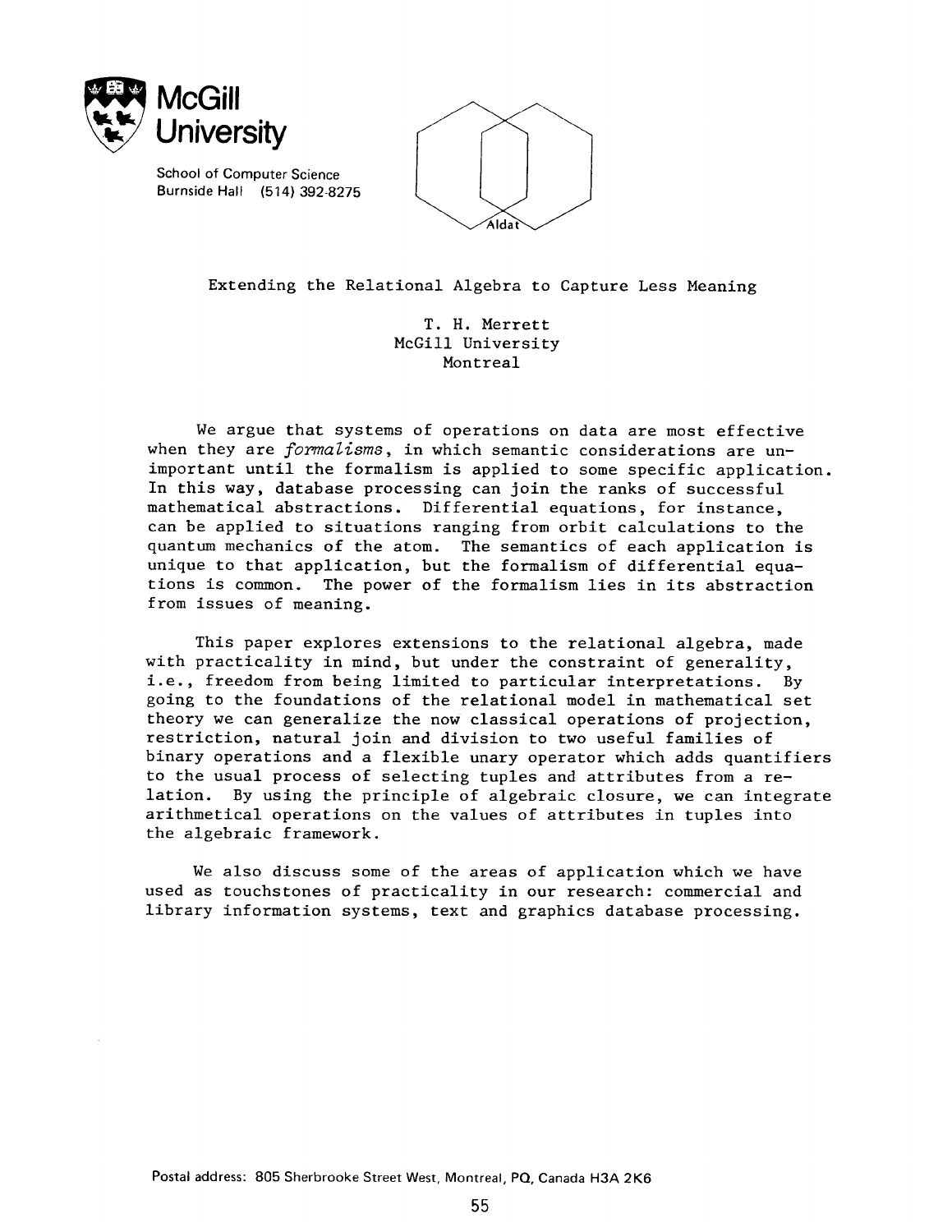# i. Operations on Relations

The relational model is grounded in set theory - a relation is a set of tuples, or, more precisely, it is a subset of the cartesian product of its domains (the sets from which its attributes are drawn). A set is a special case of a relation, namely a unary relation. It is appropriate that operations on relations should generalize the operations already provided for sets. There are three classes of such operations: unary operations (complementation), binary operations which result in sets (union, intersection,etc.) and binary operations which result in logical or boolean values (inclusion, disjointness, etc.)

The unary operation of complementation does not seem to be very useful for relations, which are stored explicitly in a computer and which are usually sparse relative to the universe of all possible tuples. Complementation has not been used in queries or data processing because the notion of the universe is not free from ambiguity in the user's mind: we shall say more on this when we discuss quantification. It is the identity operation on sets which generalizes to the relational operations of project and restrict. (Sorting is such an identity operation, since the abstraction which created the notion of set ignores the order of the elements.) The binary set operations give easier generalizations, and we discuss them first.

# 1.1 Binary Operations

 $u$ -joins Both categories of binary operation on sets - those which produce sets and those which produce booleans - extend to relational operators which produce relations. We start with the first, the operations of union, intersection, difference and symmetric difference, and look at the natural join [Codd, 1970] in their light. If we specialize the natural join to operate on sets, we have exactly set intersection. We thus call natural join *intersection join.* There are conceivably many ways to generalize set union to relations, but it seems appropriate to generalize it in the same way that intersection extends to natural join. This has been done by a number of people, to give the *outer join -* see Date [1983] for some references. Define the *center* to be the natural join of relations R(X, Y) and S(Y, Z), here written R n S. Define the *left wing* to be those tuples of R which do not participate in R n S, augmented by null values for the attribute Z. Define the *right wing* similarly as the tuples of S which match no tuples in R, augmented by null values for attribute X. The *union join* (outer join) is just the set union of left wing, center and right wing. It specializes to set union. Similarly, we can extend the other set operations, and add the *left join,* which specializes to an identity operation.

*R*  $\circ$  *S = center* (natural join)  $R \cup S \stackrel{\Delta}{=}$  *left wing*  $\cup$  *center*  $\cup$  *right wing* (outer join)  $R + S \triangleq$  *left wing u* right wing *R - S ~ left wing* (here it is convenient to project the *left wing* on attributes X and Y)  $R$  *left*  $S \triangleq$  *left wing u center* 

This family of joins, generalizing the set-valued binary operations on sets, is called the *u-join.*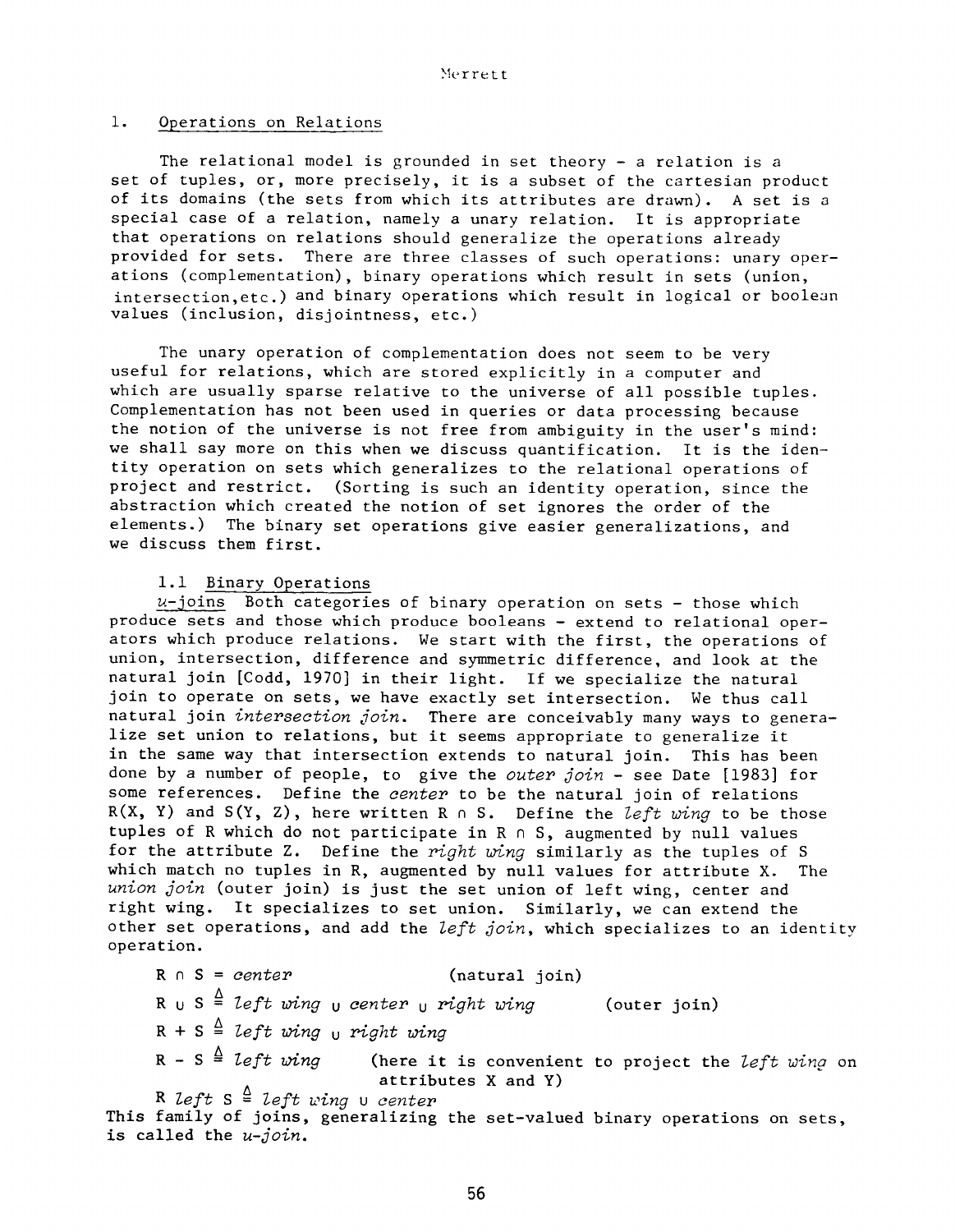o-joins Relational division, presented by Codd [1971] as an algebraic counterpart to the universal quantifier, is a little hard for many people to understand. It becomes clearer when perceived as a generalization of set inclusion. For relations  $R(X, Y)$  and  $S(Y)$ , the division  $R \supseteq S$  is just those values of X which are associated by R with a set of values of Y which contain the set S, R  $\geq S \triangleq \{x \mid R_{\sim 2}S\}$ -- xwhere  $R_{\rm x}$  is the set of Y-values associated with x in R. This can be extended by allowing any set comparison, such as  $\Rightarrow$ ,  $\cancel{p}$ ,=etc., to replace  $\Rightarrow$ . It can be further extended to relations  $R(X, Y)$  and  $S(Y, Z)$ by defining  $R \supseteq S = \{(x, z) | R \supseteq S \atop x^2 \supseteq y$  with  $S \supseteq z$  having a meaning similar to  $R \supseteq x$ . For completeness, we must introduce two new set comparisons and their complements:  $\Omega$  tests the two sets compared for empty intersection and  $\forall$  tests whether they span the universe. The operation R $\alpha$ S is the *natural composition* [Codd, 1970], a most useful operation in its own right, although definable as a projection of the intersection join, but thereby seen to be a closer cousin to division than to the natural join.

This family of joins is called the *o-join.* If we allow a relation with no attributes to be a *scalar,* taking on in this case the boolean values true or false, we see that the  $\sigma$ -joins specialize to the corresponding set comparison operators.

1.2 Unary Operations

QT-selectors The unary relational operators of *projection* and *selection* can be conveniently combined into a single operator with a simple syntax; for instance,

W, Y where  $(X < "tim" or Y = 2)$  in R is a selection  $(X \leq "tim" \underline{\text{or } Y} = 2)$  on a relation  $R(W, X, Y, ...)$  followed by a projection on the attributes W and Y. The selection condition can be anything at all, provided it can be evaluated true or false on each tuple of the relation without reference to other tuples. "It is called a T-condition (T for "tuple") for this reason, and the operation is a *T-selector.* 

The *QT-selector* generalizes this to include *quantifiers* in the selection condition. The quantities envisaged are not limited to the classical  $\exists$  ("for some") and  $\forall$  ("for all"). The two quantifier symbols #("the number of") and , ("the proportion of") are used in quantifier expressions to generalize  $\exists$  and  $\forall$ . Thus

W, Y where  $(\# >1)$  Z,  $(X < 'tim'$  or  $Y = 2)$  in R,

applied to R  $(W, X, Y, Z, ...)$ , reads "find W and Y where, for at least one Z,  $X < 'tim'$  or  $Y = 2$  in  $R''$ ; and

X,Y where 
$$
( \bullet \leq .5)
$$
 W,  $z \neq X$  in R

reads "find X and Y where, for no more than half of the values of W,  $Z \neq X \text{ in } \mathbb{R}^n$ . The special cases  $\frac{1}{2}$  and  $\forall$  correspond to the quantifier expressions  $(* > 0)$  and  $(*=1)$ , respectively. Quantifiers may be combined in one QT selector, and obey the rule followed by their set-theoretic special casesthat changing the order of the quantifiers generally changes the meaning of the QT-selector.

While the QT-selector looks like a general query language facility,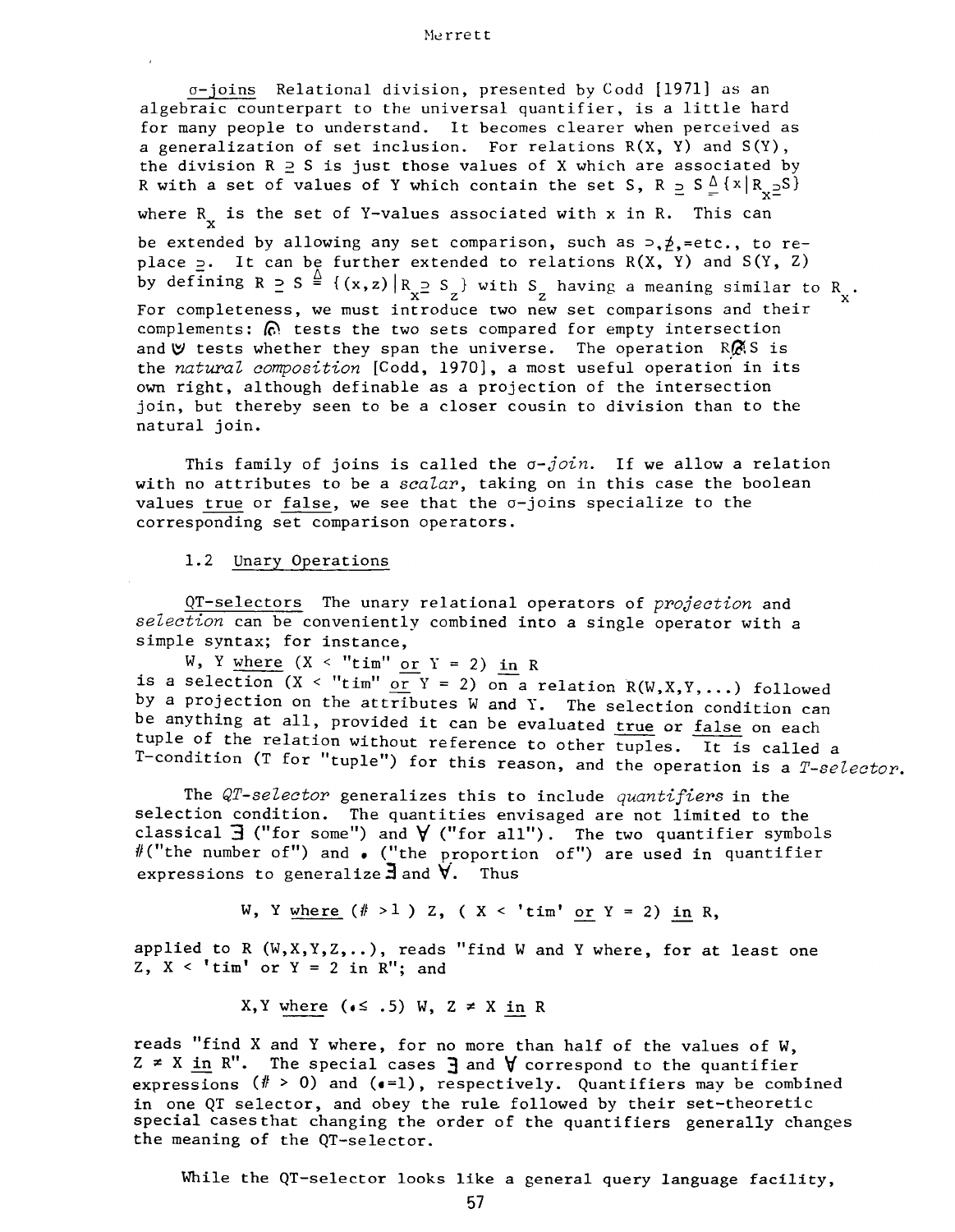and exceeds most query langugages in functionality, it is only a unary operator on relations, satisfying the algebraic requirement of closure, namely that its result is in turn a relation. Thus QT-selectors may be nested or combined with other relational operators such as u-joins and o-j o ins.

A word about the universal quantifier is advisable here. When we say "for no more than half the values of W", do we mean relative to all possible different values of W, relative to all values of W that appear in R, or something else? This is the problem of ambiguous - or just hard-to-calculate - universes. For various practical reasons, we define the universe in terms of the relation (or relational expression) appearing after the in keywork.

QT-selectors can be used to identify subsets of a relation to be updated, using a more extensive notation. We look next, however, at a simple operator permitting tuple-at-a-time inspection and updating of a relation.

Relational Editor The operations of the relational algebra discussed so far have obeyed two fundamental algebraic principles. The first is the principle of *closure,that* a relational operation produce a relation as a result. This permits the construction of relational expressions consisting of one or several operations. The second principle is *atomicity,* which permits us to ignore the internal structure of relations.

Thus we have been able to ignore the tuples which constitute the relations we have been operating on. Our notation has not even required tuple variables, range statements or *for each* loops, which explicitly focus attention on the microstructure of relations in many systems and notations. For the person responsible for the design of an information system, freedom from this distraction is ideal. This is the person who applies the formalism to a particular problem. We will call him the "programmer user".

For the person who actually uses the data, however, the tuples are of primary interest and the fact that they are grouped into relations is only incidental. This person enters the data and reads the reports. We will call her the "end user". One important activity for the end user is to examine and possibly change the tuples using an interactive editor. How can we reconcile the two complementary views the programmer user and the end user have of the data in a single operation?

Our answer is a two-faced operator. To the programmer user, the relational editor looks like a simple unary relational operator, like project for instance. A simple system such as edit R will result in a new relation (which may be assigned back to R). Only instead of the operation being defined algorithmically,as would be the case for the projection X,Y in R, the output relation is a result of the free activity of the end user at an interactive terminal using an appropriate command language. This interactive command language is the second face of the edit operator, the face presented to the end user, who can thereby see and edit the tuples of her data.

The foregoing is an outline of an extended relational algebra which is discussed precisely and more fully by Merrett [1983]. A system including all the above operations has been implemented in U.C.S.D. Pascal on an Apple II [Chiu, 1982].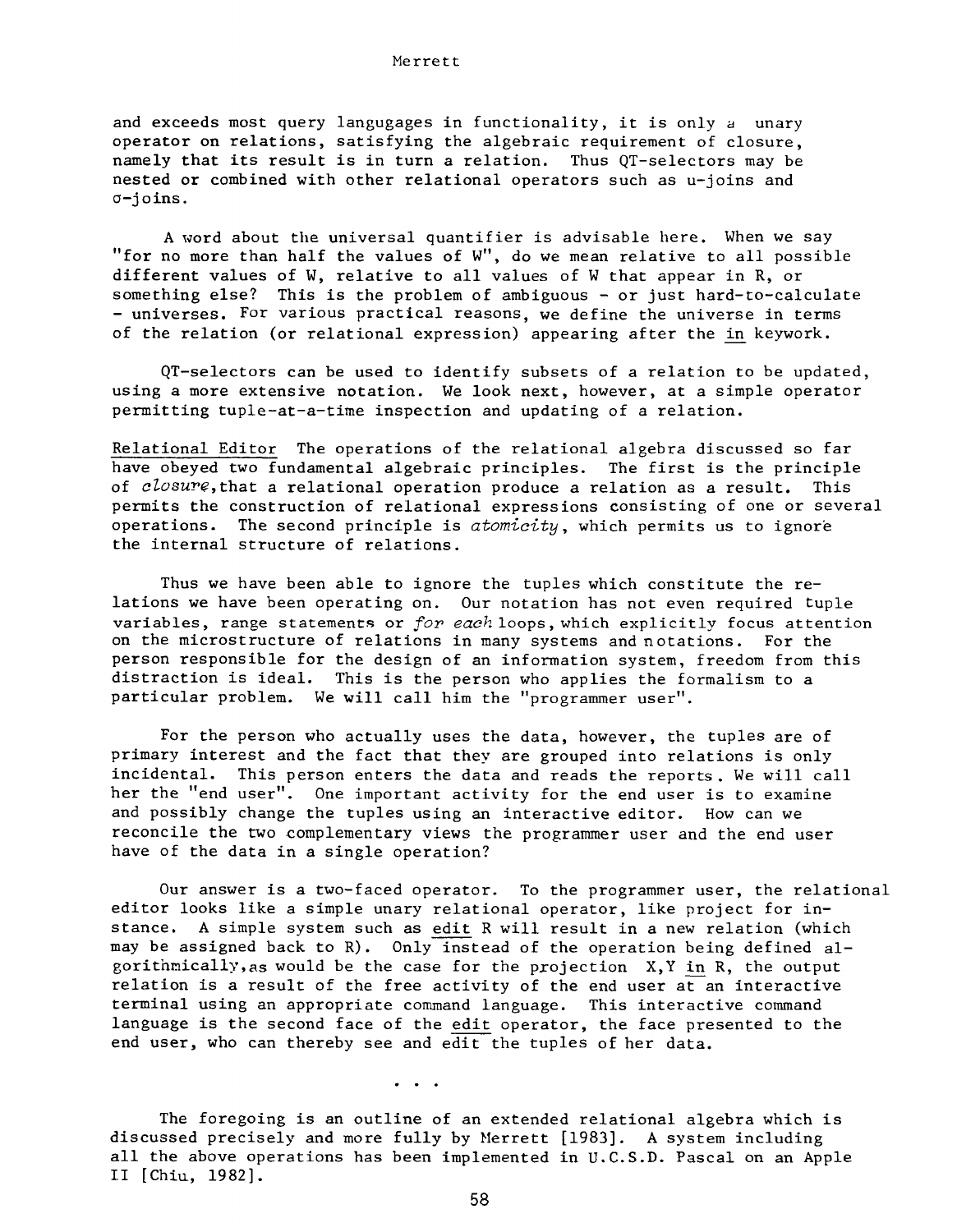Merrctt

### 2. Operations on Attributes

Many practicalproblems for databases require computations to be performed on attributes. For instance, multiplying an income by a tax rate for every tuple in a salary relation, or totalling sales by department. Most implemented systems handle at most some of the possible requirements, and these in an *ad hoc* fashion, such as by special functions for COUNT, TOTAL, AVERAGE, etc. The failure of these approaches to adopt a framework for operations on attributes which is consistent with the operations they provide for relations leads to dislocations of syntax and to incompleteness.

To be consistent with the relational algebra, we must embody our operations on attributes in an algebraic framework and in particular, we must observe the principlesof closure and of atomicity. Closure requires that we operate on attributes to get attributes and atomicity requires that we avoid considering the structure of attributes or their connection with particular relations. The resulting formalism we call the *domain algebra,*  and it comes in two flavours, horizontal and vertical.

# 2.1 Horizontal Operations

Horizontal operations are defined on any one tuple and are applied repeatedly to each tuple in a relation. They can be any arithmetical, logical or other operation or expression. They are "horizontal" because they can be imagined to operate horizontally along each row of the usual tabular representation of relations. In keeping with our algebraic principles, of course, there is no mention of tuples or of relations in the syntax:

let MARK be MIDTERM + FINAL + ASSIGNMENTS creates an attribute MARK from the existing attributes MIDTERM, FINAL and ASSIGNMENTS.

Since MARK has been defined above in the absence of any particular data, it is a *virtual* attribute until it is *actualized* in the context of some particular relation. The most obvious mechanism for actualization is an operation of the relational algebra, such as projection. Thus, if we have a relation COURSE (STUDENT, SECTION, MIDTERM, FINAL, ASSIGNMENTS) we could project the relation:

STUDENT, MARK in COURSE.

## 2.2 Vertical Operations

If horizontal operations work "along the tuples", vertical operations work "down the attributes", and fill the roles of totalling, subtotalling, integrating and partial integrating and their generalizations. For the first we have *reduction:* 

> let TOTAL be red + of MARK let COUNT be red + of i  $\overline{\text{let}}$  AVMK be TOTAL/COUNT  $\quad$  a horizontal operation let MAXMK be red max of MARK

for the second we have *equivalence reduction:* 

 $let$  SUBTOT be equiv + of MARK by SECTION let SUBCT be equiv + of I by SECTION let SUBAVMK be SUBTOT/SUBCT  $\leftarrow$  a horizontal operation let SUBMXMK be equiv max of MARK by SECTION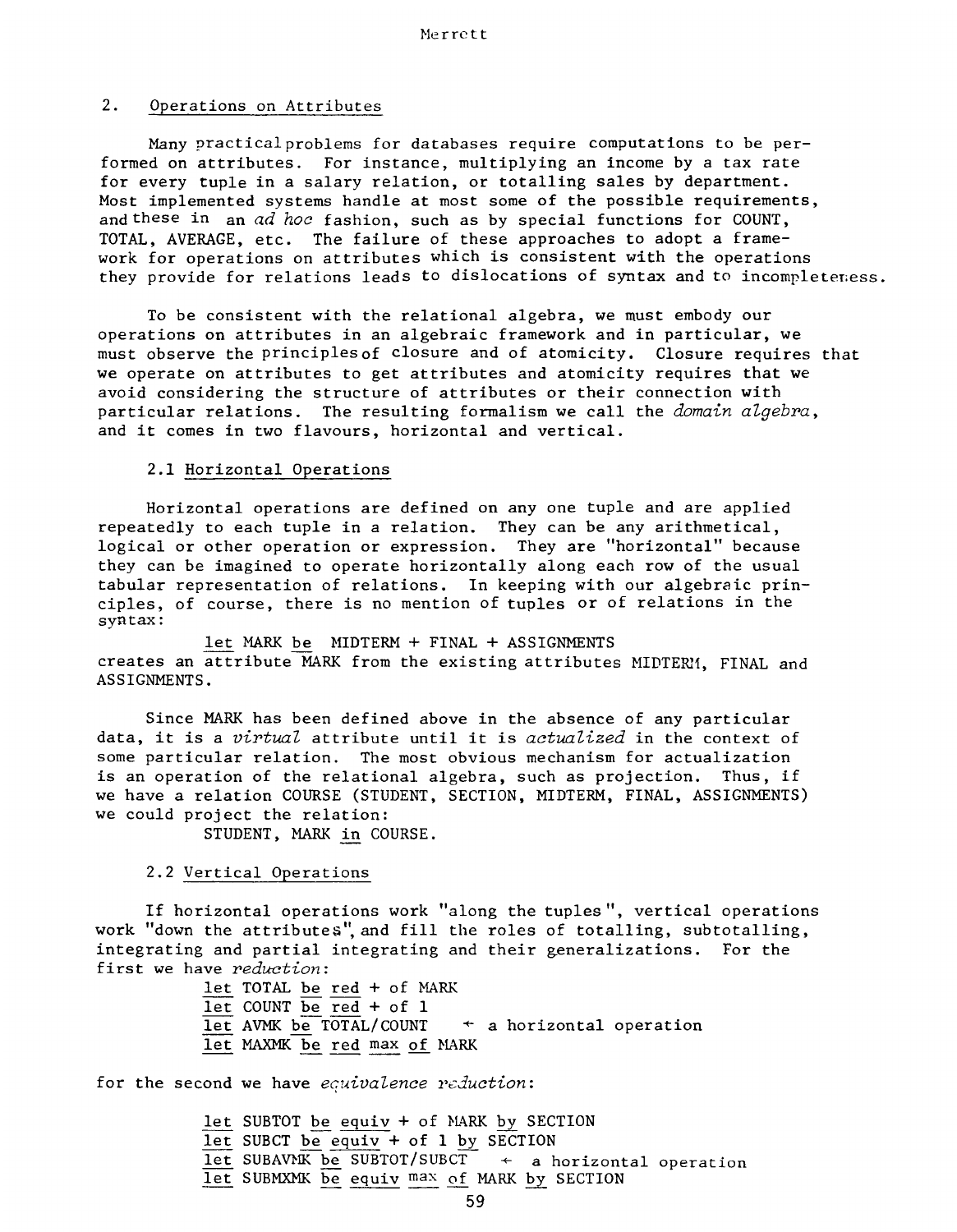for the third and fourth we have *functional mapping* and *partial functional mapping*: *mapping:* 

 $\frac{1}{\sqrt{1-\frac{1}{1-\frac{1}{1-\frac{1}{1-\frac{1}{1-\frac{1}{1-\frac{1}{1-\frac{1}{1-\frac{1}{1-\frac{1}{1-\frac{1}{1-\frac{1}{1-\frac{1}{1-\frac{1}{1-\frac{1}{1-\frac{1}{1-\frac{1}{1-\frac{1}{1-\frac{1}{1-\frac{1}{1-\frac{1}{1-\frac{1}{1-\frac{1}{1-\frac{1}{1-\frac{1}{1-\frac{1}{1-\frac{1}{1-\frac{1}{1-\frac{1}{1-\frac{1}{1-\frac{1}{1-\frac{1}{1-\frac{1}{1-\frac{1}{1-\frac{1}{1-\frac{1}{1-\$ let PINTF be par + of F order X b

We do not discuss these latter except to remark that, in the above simple forms, they provide poor integrals, but can be improved to perform as well as the data will allow. Note the ordering clause, which effectively specifies a sort on a given attribute or set of attributes, and makes very useful the  $s_{\text{position}}$  and  $s_{\text{model}}$  in the additional matrix  $s_{\text{model}}$  $s_p$  is ordering):  $\frac{p-1}{p-1}$  (predictions in the ordering) and  $\frac{p-1}{p-1}$  (successor in  $\cdots$   $\cdots$ 

# let NEXTEVENT be fcn succ of EVENT order TIME.

While these vertical operations of the domain algebra were motivated by<br>practical considerations arising from the application areas we have investigated in our research, fundamental principles and basic mathematical concepts have been used in their definition. Thus, apart from the principles of algebraic closure and algebraic atomicity, we have applied the notion of "equivalence class" in equivalence reduction and the notion of "functional" in functional mapping. Note that the order clause in functional and partial functional mapping does not violate the relational abstraction that order does not matter. The result of an operation actualizing one of these attributes is still a relation, and order does not matter. Functional mapping cannot, for instance, be used to print out a given relation in order: that must be done by a specialized print routine, which is not of particular  $\frac{1}{2}$  interest to the relational plasma because it is at best or identity or  $\frac{1}{2}$  $\sum_{i=1}^n$ ation.

The foregoing is an outline of a domain algebra which is discussed<br>precisely and more fully by Merrett [1983]. A system including this domain algebra and the relational algebra of the previous section has been implemanted in  $\prod_{i=1}^{n} C_i$  and  $\prod_{i=1}^{n} D_i$  and  $\prod_{i=1}^{n} D_i$  algebra of the previous section  $D_i$ ented in U.C.S.D. Pascal on an IBM Personal Computer [Van Rossum, 1983].

 $\ddotsc$ 

#### $3.$ Theoretical Implications

The theory of database design began as an attempt to put semantic<br>considerations back into the relational model. The earliest study of the problems of constituting the relations making up the database for some particular application was Codd's [1971b] investigation of anomalies that arise when updating relations that contain certain functional dependencies. Functional dependence is a semantic constraint that can be imposed on the relational model in order to restore, for instance, the semantics that are inherent in the DBTG "network" model of data. The presence of functional dependence requires the database to be decomposed into relations in various ways if certain anomalies are to be avoided. The instruments of the decomposition are the algebraic operations of projection and natural join: projection to decompose and natural join to put the pieces back together again and confirm that no information has been lost. Extensive research followed from these beginnings, uncovering various new constraints, dependencies and their generalizations. All this work was based on projection and natural join as fundamental operations, with an occasional investigation of specialized selections and set union. This work has turned up perhaps  $\overline{\phantom{a}}$  specialized set union. This work has turned up to the set up perhaps  $\overline{\phantom{a}}$  that  $\overline{\phantom{a}}$ more than its fair share of excessive complexity and even undecidability.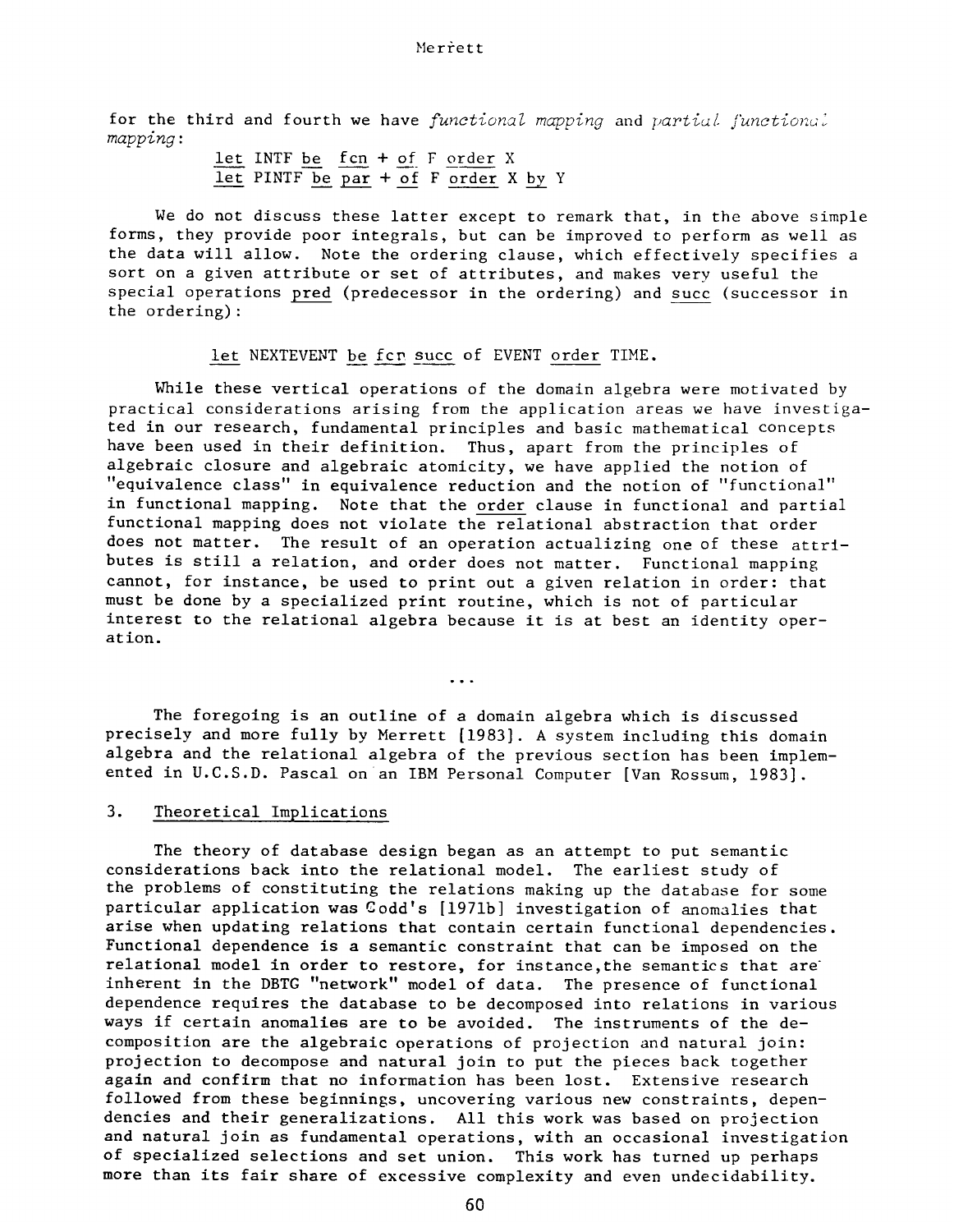Possibly as a result of these difficulties, possibly for other reasons, design theory appears to even a sympathetic follower to have wandered far from its original source in formalizing and integrating semantic constraints into useful database designs in pratice. It copes with only limited semantics and makes no use of the generalized operators defined in the previous sections. Since these generalized operators are provided to extend the applicability and hence the semantic range of the relational algebra, it is plausible that much interesting theory could be based on them. Further details are beyond our competence and present purview, but it can be noted that while decomposition like that already investigated by theory may be potentially based on the  $\mu$ -joins, the  $\sigma$ -joins do not lend themselves to this aspect of database designs.

# 4. Practical Justifications

While the above discussion has been couched in terms of principle and mathematical concept, each extension and generalization we have made to Codd's original relational algebra has resulted from a practical inadequacy of an existing system. We have investigated, in generalized and somewhat abstract form, commercial, library, geographical and text information systems. Commercial systems discussed in [Merrett, 1983] include manufacturing and financial information systems. We have investigated both administrative systems for libraries - e.g., acquisition and circulation - and information retrieval aspects of document clustering and search. Geographical databases have given us a framework for the study of information systems based on large two-dimensional images and diagrams. Text processing has been examined in a variety of ways, including editing and page formatting only as two of a broad range of processing: indexing, transliteration, linguistic analysis, encryptation, etc. The formalisms of the relational and domain algebras have been adequate to handle all the well-defined operations of these widely differing semantic contexts, although they strain a little around the intricacies of document classification and search, and special routines must be provided, resembling the relational editor, for the interactive operations of picture and text editing.

### 4.1 Financial Statements

To illustrate commercial and administrative information systems, which largely deal with formatted or tabular data, we can look at a simplified example of preparing funds flow and income statements from a spread sheet. The calculations shown here are typical of those required by information systems.which we have examined which process tabular data. The spread sheet is a form of double-entry bookkeeping which records all transactions between debit accounts (ACCTDB) and credit accounts (ACCTCR). We will consider only one time period, and assume that the spread sheet also contains descriptions of the transactions (TDESCR).

| <b>SPREAD (ACCTCR</b> | <b>ACCTDB</b> | <b>AMOUNT</b> | <b>TDESCR</b>            |  |
|-----------------------|---------------|---------------|--------------------------|--|
|                       | G             | 2.33          | Assembly Cost            |  |
|                       | E             | 0.22          | Fixed Asset Depreciation |  |
| M                     | A             | 1.30          | Raw Materials Cost       |  |
| P                     | E             | 2.11          | Manufacturing Expenses   |  |
| т                     | E             | 0.95          | Payroll Taxes            |  |
| Е                     | A             | 1.43          | Variable Costs           |  |
| Е                     | R             | 2.21          | Gross Profit             |  |
|                       |               | $\bullet$     |                          |  |
| ٠                     |               |               |                          |  |
|                       |               |               |                          |  |

61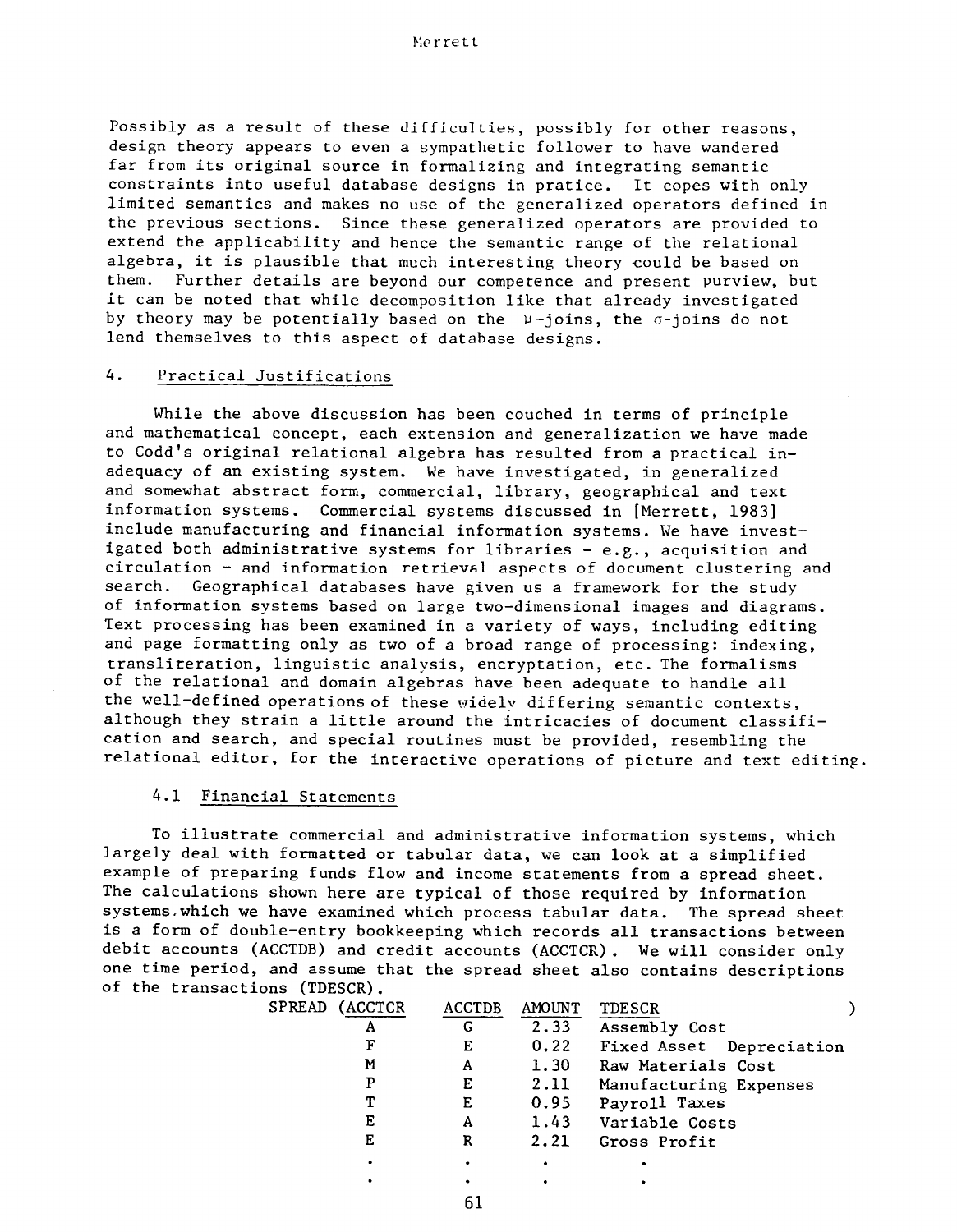(The example shows all transactions for accounts E and A, but not all for the other accounts: the full spread sheet must balance, of course).

The accounts are further described in a relation TYPE, and classified along traditional accounting lines into Asset, Liability or Equity accounts.

| TYPE | ACCT | <b>ACTYPE</b> | <b>ADESCR</b>     |  |
|------|------|---------------|-------------------|--|
|      |      | Asset         | Goods in Assembly |  |
|      |      | Asset         | Cash              |  |
|      | E.   | Equity        | Stockholders'     |  |
|      |      | Liability     | Accounts Payable  |  |
|      | ٠    | $\bullet$     |                   |  |

We will compute the Funds Flow statement, FUNDFLOW (ACCT, ADESCR, ACTYPE, FF) where FF is the net funds flowing into the account if it is an Asset account and flowing out otherwise. This is a summary of the spread sheet, and so involves subtotals, implemented by equivalence reduction. The union join is used to combine the totals of funds flowing in and funds flowing out to prevent losing information about any account that did not experience both an inflow and an outflow. TYPE is brought in by intersection join to provide ACTYPE and ADESCR.

> $let$  TOTIN be equiv  $+$  of AMOUNT by ACCTDB let TOTOUT be equiv + of AMOUNT by ACCTCR let FF be  $i\bar{f}$  ACTYPE =  $\bar{f}$ Asset' then TOTIN-TOTOUT else TOTOUT-TOTIN

FUNDFLOW  $\leftarrow$  ACCT, ADESCR, ACTYPE, FF in ( (ACCTDB, TOTIN in SPREAD) [ACCTDB ujoin ACCTCR] (ACCTCR, TOTOUT in SPREAD) [ACCTCR ijoin ACCT] TYPE)

| FUNDFLOW | <b>ACCT</b> | <b>ADESCR</b>     | <b>ACTYPE</b> | FF      |
|----------|-------------|-------------------|---------------|---------|
|          |             | Goods in Assembly | Asset         | 0.40    |
|          |             | Cash              | Asset         | $-5.58$ |
|          |             | Stockholders'     | Equity        | 0.36    |
|          |             | Accounts Payable  | Liability     | $-4.58$ |
|          |             |                   |               |         |
|          |             |                   |               |         |

The income statement can be obtained from FUNDFLOW and REVENUE and EXPENSE, derived from SPREAD. The revenue is made up of those amounts credited to the stockholders' account, E, while the expenses are those amounts debited from E.

> REVENUE  $\leftarrow$  TDESCR, AMOUNT where ACCTCR = 'E' in SPREAD EXPENSE  $\leftarrow$  TDESCR, AMOUNT where ACCTDB = 'E' in SPREAD

In computing the income statement, we must combine revenues and expenses, retaining information about which entry is a revenue and which is an expense. We must also extract the net change in E from FUNDFLOW and record a profit or a loss according to whether the change is positive or not. We see some uses of the domain algebra which would be difficult in a less flexible formalism, including the generation of constant attributes.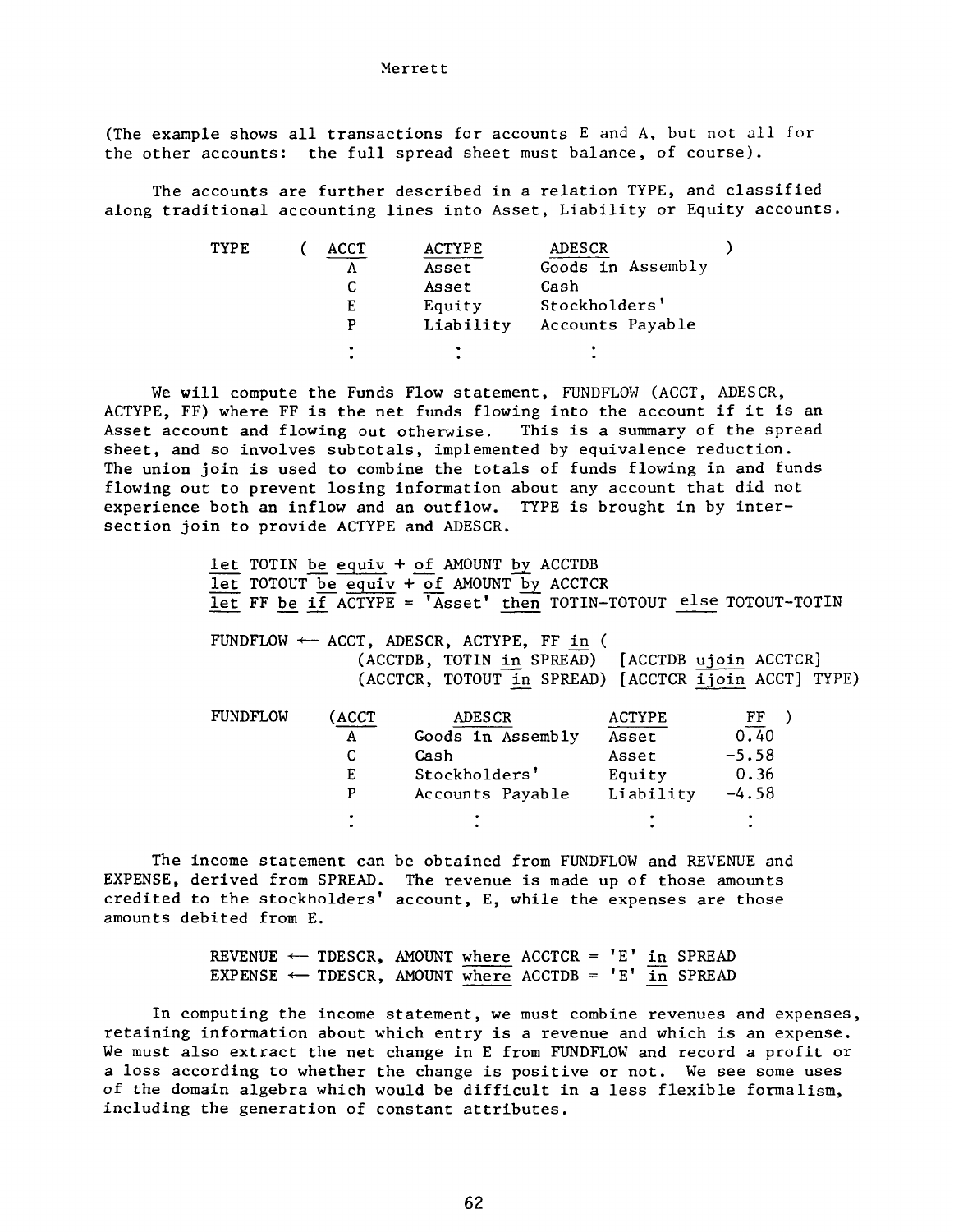#### Merrett Merrett

 $T_{\rm H}$  is used to combine REVENUE,  $\epsilon$  and  $\epsilon$  and  $\epsilon$  and  $\epsilon$  and  $\epsilon$  and  $\epsilon$  and  $\epsilon$  and  $\epsilon$  and  $\epsilon$  and  $\epsilon$  and  $\epsilon$  and  $\epsilon$  and  $\epsilon$  and  $\epsilon$  and  $\epsilon$  and  $\epsilon$  and  $\epsilon$  and  $\epsilon$  and  $\epsilon$  and  $\epsilon$  and  $\epsilon$ it plays the role of set union.

> <u>let</u> REV be 'Revenue'; EXP be 'Expense'<br>let PL be if FF  $\geq 0$ , then 'Profit' else 'Loss'  $\frac{1}{1}$  be  $\frac{1}{1}$  be  $\frac{1}{1}$  if  $\frac{1}{1}$  efter to  $\frac{1}{1}$  .  $\frac{1}{100}$  PLANE be she (PP)  $\frac{1}{100}$   $\frac{1}{100}$ let PLAMT be abs(FF) INCOME - REVENUE [TDESCR, AMOUNT, REV ujoin, TDESCR, AMOUNT, EXP]<br>EXPENSE [TDESCR, AMOUNT, EXP ujoin, PLDESCR, PLAMT, PL]  $\frac{E}{\epsilon}$   $\frac{E}{\epsilon}$   $\frac{E}{\epsilon}$   $\frac{E}{\epsilon}$   $\frac{E}{\epsilon}$   $\frac{E}{\epsilon}$   $\frac{E}{\epsilon}$   $\frac{E}{\epsilon}$   $\frac{E}{\epsilon}$   $\frac{E}{\epsilon}$   $\frac{E}{\epsilon}$   $\frac{E}{\epsilon}$   $\frac{E}{\epsilon}$   $\frac{E}{\epsilon}$   $\frac{E}{\epsilon}$   $\frac{E}{\epsilon}$   $\frac{E}{\epsilon}$   $\frac{E}{\epsilon}$   $\frac{E}{\epsilon}$   $\frac{E}{\epsilon}$   $\sum_{n=1}^{\infty}$

Here is INCOME displayed as a conventional income statement, as might<br>be produced by a specialized procedure for printing the relation. The totals  $\mu$  and the production produced produced produced produced produced produced produced produced produced produced produced produced produced produced produced produced produced produced produced produced produced produced would be provided by suitable equivalence reductions.

| <b>EXPENSE</b>                                  |                      | <b>REVENUE</b> |      |
|-------------------------------------------------|----------------------|----------------|------|
| Manufacturing Expenses<br>Depreciation of Fixed | 2.11                 | Gross Profit   | 2.21 |
| Assets<br>Payroll Taxes                         | 0.22<br>0.95<br>3.28 | Variable Costs | 1.43 |
| Net Profit after<br>taxes                       | 0.36<br>3.64         |                | 3.64 |

 $T_{\text{total}}$  is a calculation of statements from operation of  $\epsilon$  from  $\alpha$  is  $\alpha$  is worked in  $\alpha$ more function as an individual techniques by Merrett  $\frac{1}{2}$ 

#### 4.2 Text Processing

A very good reason for representing text as a relation is the variety of computations we can perform on it using the relational algebra. Text processing should not be limited to editing and formatting (page layout, typesetting). To represent text - which can in its simplest essence be seen as a sequence of words - in relational form, we must add a sequence number. Any sequence can be represented as a set by extending the set elements to include sequence numbers, despite the apparent differences between sequences and sets (order does not matter in a set; duplicates are allowed in a sequence). An encouraging consequence of this approach is that a text is its own concordance, if we take a concordance to be an index to all words in the text: as a text, the data is usually arranged in sequence number order; as a concordance it appears in alphabetical order of words. Here is a text, a list of "stop words" - insignificant but frequently occurring words - and an improved concordance, calculated by  $f(x) = \frac{1}{2}$  and an improved concordance, calculated concording  $f(x) = \frac{1}{2}$  and  $f(x) = \frac{1}{2}$  and  $f(x) = \frac{1}{2}$  and  $f(x) = \frac{1}{2}$  and  $f(x) = \frac{1}{2}$  and  $f(x) = \frac{1}{2}$  and  $f(x) = \frac{1}{2}$  and  $f(x) = \frac{1}{2}$  and  $f(x) = \frac{1}{2}$ removing stop words using the difference join.

 $CONCORDANCE \leftarrow CORPUS$  djoin STOP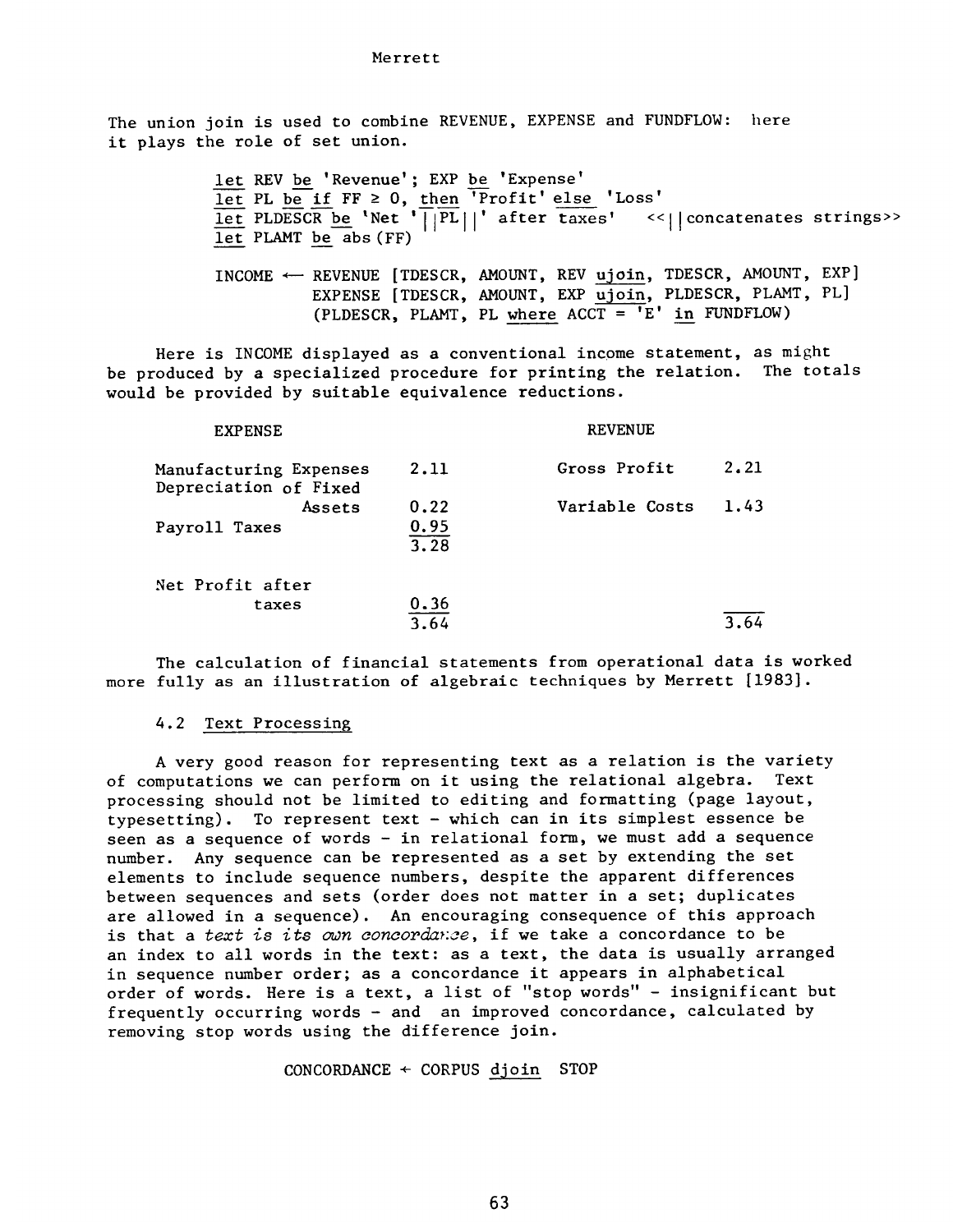| <b>CORPUS</b> |            |      | <b>STOP</b> | CONCORDANCE |            |       |
|---------------|------------|------|-------------|-------------|------------|-------|
| (WORD)        | <b>DOC</b> | SEQ) | (WORD)      | (WORD)      | <b>DOC</b> | SE(0) |
| Little        | A          |      | a           | baa         | B          |       |
| Bo            | A          | 2    | alone       | baa         | B          | 2     |
| Peep          | A          | 3    | and         | bags        | В          | 14    |
| has           | A          | 4    | any         | black       | B          | 3     |
|               |            |      | behind      | bo          | A          | 2     |
| Baa           | B          |      | come        | bowl        | D          | 25    |
| baa           | B          | 2    | does        | boy         | B          | 28    |
| black         | B          | 3    | for         | called      | D          | 17    |
| sheep         | B          | 4    | has         | called      | D          | 21    |
| have          | В          | 5    | have        | called      | D          | 28    |
|               |            |      | he          | cat         | C          | 5     |
|               |            |      |             |             |            |       |

We can begin a process of clustering the different documents in CORPUS by calculating *term vectors* - a list of words and their relative frequencies - and a *similarity matrix* associating the documents. The term vectors hold normalized frequencies and the similarity coefficient used is the cosine coefficient or scalar product of the normalized frequencies. Note that we must find the natural join of TERMVECT with itself on WORD in order to calculate the contribution of each word to the cosine coefficient. The equivalence reduction used to find COSINE sums these contributions over all words common to each pair of documents. The assignment creating TERMVECTI just copies TERMVECT, renaming attributes so the join can be done correctly.

let WORDFREQ be equiv  $+$  of 1 by WORD, DOC  $\overline{let}$  NORMFREQ  $\overline{be}$  WORDFREQ/sqrt (red + of WORDFREQ+2) TERMVECT ÷ WORD, DOC, NORMFREQ in CONCORDANCE

| <b>TERMVECT (WORD</b> | DOC | NORMFREQ)     |
|-----------------------|-----|---------------|
| baa                   | в   | $2/\sqrt{20}$ |
| bags                  | в   | $1/\sqrt{20}$ |
| black                 | в   | $1/\sqrt{20}$ |
| bo                    | А   | $1/\sqrt{11}$ |
|                       |     |               |

let COSINE be equiv + of NORMFREQ  $\times$  NF1 by DOC, DOC1 TERMVECTi [WORD, NF1, DOCi ÷ WORD, NORMFREQ, DOC] TERMVECT  $DOCSIM \leftarrow DOC, DOCI, COSINE where DOC \neq DOCI in$ 

(TERMVECT ijoin TERMVECTi)

Here is DOCSIM in matrix form. is symmetric. DOCI Blank entries are zero and the matrix

> A **B**  C **D**  DOC A  $\vert .13 \vert$ .07 .05 **B C D**  .13 .07 **• 04**  .05 .04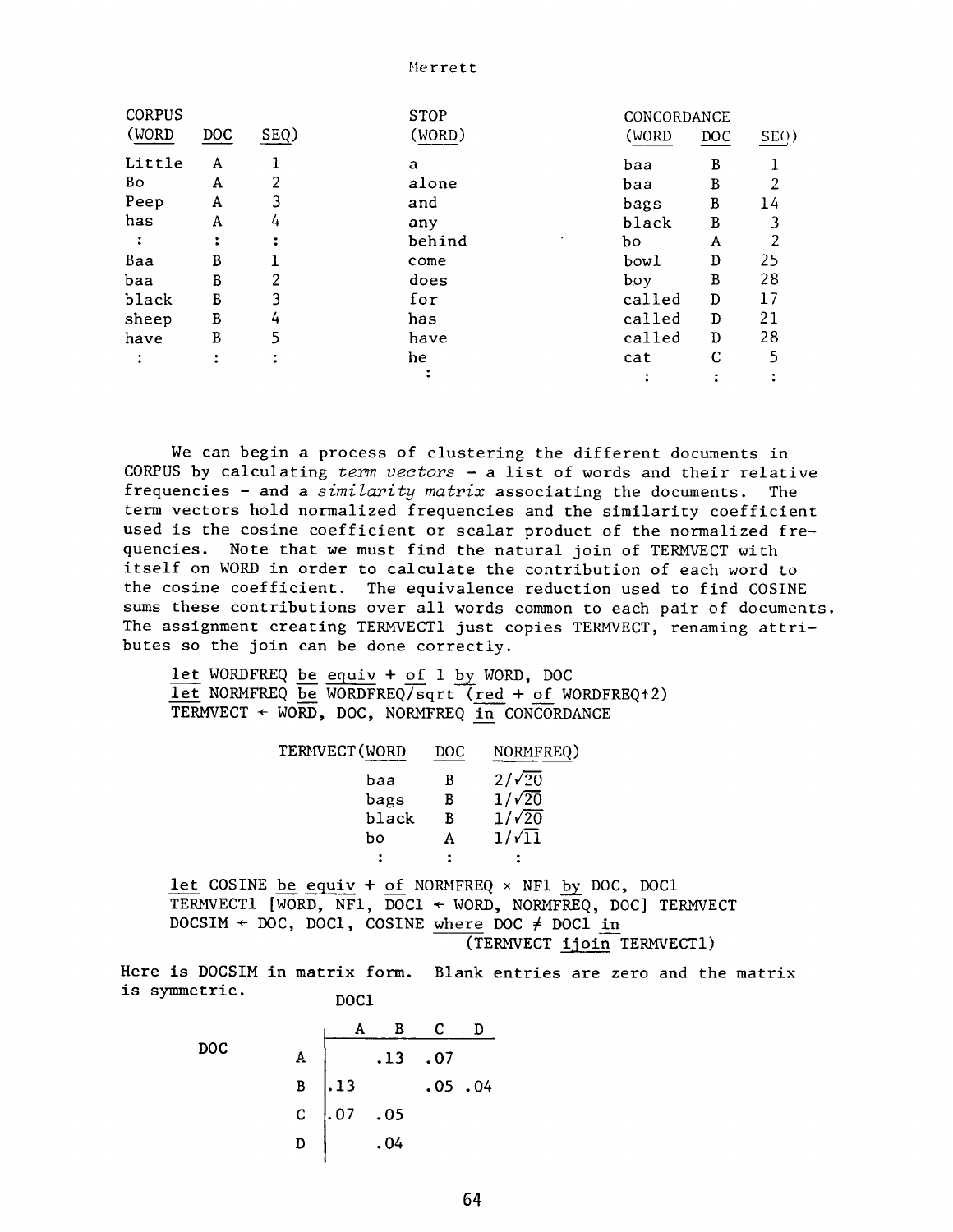# 4.3 Geometrical Computations

*A diagram* is a line drawing, as used in maps, charts, graphs and technical illustrations. It is two dimensional and contains *pointc, lines,* and *regions* as elements. We will limit our attention to *polygonal* representations of diagrams, in which lines and the boundaries of regions are approximated by straight line segments. This representation has the advantages that polygons have been the recent subject of intense has the advantages that polygons have been the recent subject of intense investigations in computational geometry and that they can be stored as *8equenae8* of points, so that all three types of element (point, line and region) can be represented uniformly.

*A feature* is a diagram or a subdiagram identified by a name, con-<br>sisting of one or more points, lines or regions, i.e., *groups* of sequences. sisting of one or more points, lines or regions, i.e., *groups* of sequences. A relational representation of the Aldat logo, at the beginning of this paper, is shown in DIAGRAM. The feature Aldat is considered in this ex-<br>ample to be a pair of closed lines: the assumption of the pred and succ ample to be a pair of closed fines. the assumption of the pred and succe operators defined in Section 2.2 is that ordering is cyclic, so that closed lines are easy to achieve. To leave a line open, the tuple connecting the highest and lowest sequence numbers of each group must be found and removed after any succ or pred operation. A region is always<br>bounded by a closed line - either of the hexagons in Aldat could be conbounded by a closed line - either of the hexagons in Aldat could be considered a region. A point is a singleton sequence. Note that the representation in DIAGRAM does not cope with the hierarchy of picture, sub-<br>picture, sub-sub-picture, etc., which is important in many diagrams, but picture, sub-sub-picture, etc., which is important in many diagrams, but this is an easy extension - see Merrett [1983]. Note also that DIAGRAM is not in third normal form [Codd, 1971 a]: the presence or absence of this normalization is not of concern here.

| DIAGRAM ( FEATURE | TYPE | GROUP | <b>SEQ</b> | $\overline{\chi}$ | Y         |
|-------------------|------|-------|------------|-------------------|-----------|
| Aldat             | line |       |            | $-1.5$            | -1        |
| Aldat             | line |       | 2          | .366              | $-0.5$    |
| Aldat             | line |       | 3          | .366              | $\cdot$ 5 |
| Aldat             | line |       | 4          | $-.5$             | 1         |
| Aldat             | line |       | 5          | $-1.37$           | $\cdot$ 5 |
| Aldat             | line |       | 6          | $-1.37$           | $-.5$     |
| Aldat             | line | 2     |            | $\cdot$ 5         | $-1$      |
| Aldat             | line | 2     | 2          | $-.366$           | $-.5$     |
| Aldat             | line | 2     | 3          | $-.366$           | $\cdot$ 5 |
| Aldat             | line | 2     | 4          | $\cdot$ 5         |           |
| Aldat             | line | 2     | 5          | 1.37              | .5        |
| Aldat             | line | 2     | 6          | 1.37              | -.5       |
|                   |      |       |            |                   |           |

Some geometrical queries which could be made on DIAGRAM are the following. We show the algebraic operations to answer some of them. "Point" means any point already in the database. "Arbitrary point" means any point. Note that we assume, given a line, 'name', or a<br>region, 'name', that this is the only line or region in the feature region, 'name', that this is the only line or region in the feature hane. Questions 7 and 8 raise some technicalities from computational geometry which we do not elaborate on here.

i. Find a given feature, 'name' (point, line or region) TYPE, GROUP, SEQ, X, Y where FEATURE = 'name' in DIAGRAM 2a. Given a point,(PX, PY), find what line it is in. FEATURE where  $(TYPE, X, Y) = ('line', PX, PY)$  in DIAGRAM 2b. Given a line, 'name', find what points are in it.  $X, Y$  where (FEATURE, TYPE) = ('name', 'line') in DIAGRAM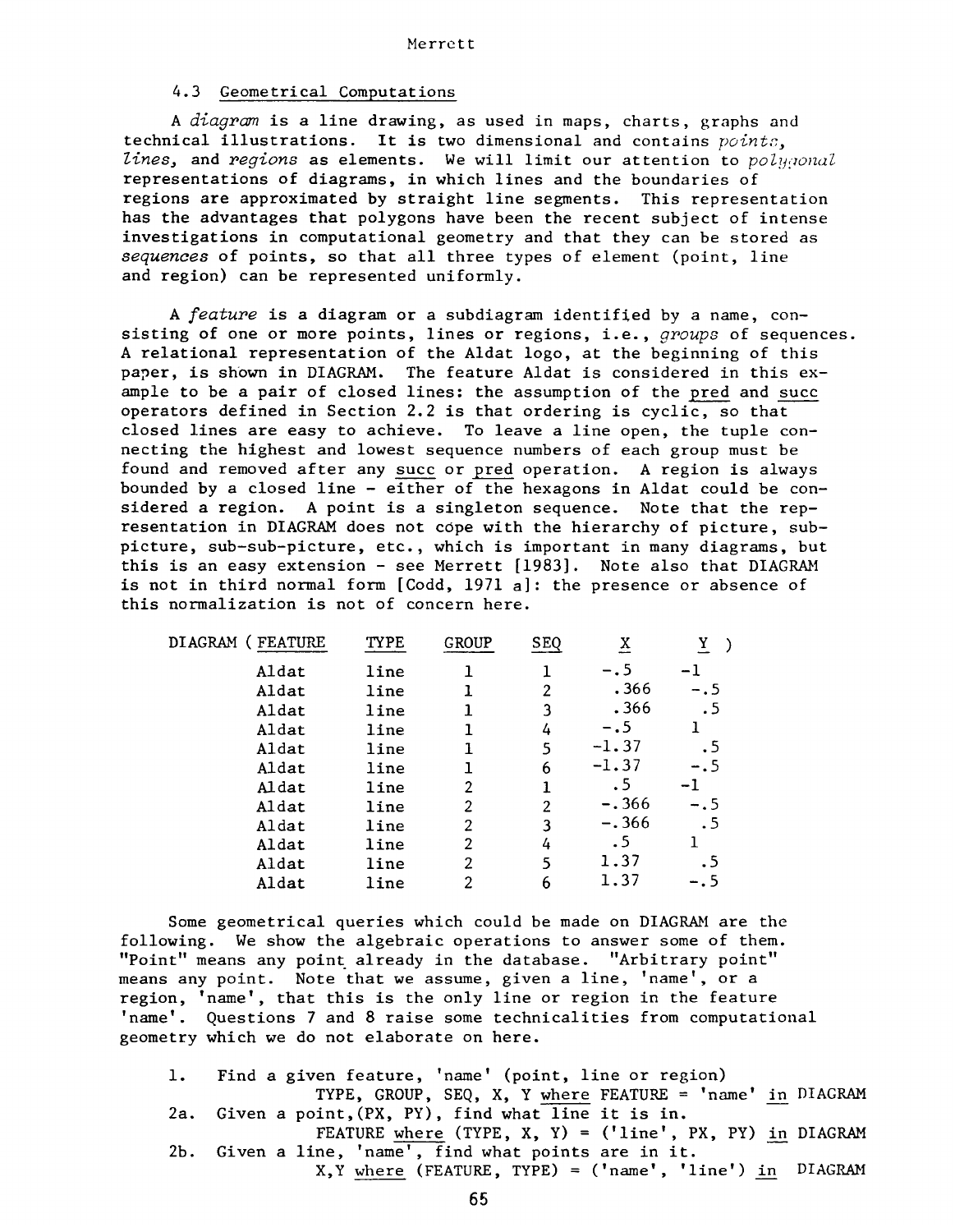- 2c. Given a region, 'name', find its boundary.
- SEQ, X, Y where (FEATURE, TYPE) = ('name', 'region') in DIAGRAM
- 2d. Given a closed line, find the region it bounds.
- 3a. Given an arbitrary point, (PX, PY), find what region it is in.
- 3b. Given a line, find what region it is in.
- 3c. Given a region, find what points are in it.
- 3d. Given a region, find what lines are in it.
- 4a. Given two lines, 'name i' and 'name 2', find their intersection.
- 4b. Given two regions, find their intersection.
- 5a. Given a line and two arbitrary points on it, find the length of the line between the points.
- 5b. Given a closed line bounding a region, find the area and centroid of the region.
- 6a. Given an arbitary point, find the nearest point.
- 6b. Given an arbitrary point, find the nearest line.
- 6c. Given a line, find the nearest different line.
- 6d. Given a line, find the nearest point not on it.
- 7. Given a region, find its convex hull, visibility graph, medial axes, triangulation...
- 8. Given a set of points, find the Voronoi diagram and the Delauney triangulation.

We elaborate briefly on queries 3a and 4a. We use the sum of angles method for 3a, which says that angles of rays drawn from a point to all vertices of a polygon sum to  $\pm 2\mathbb{I}$  if the polygon contains the point, and

to 0 otherwise. The angle is calculated using  $C^2 = A^2 + B^2 - 2AB \cos \theta$ where C is the length of the subtended side of the polygon and A and B are the lengths of the adjacent rays. This does not give the sign of  $\theta$ , the angle, which is positive or negative depending on whether the order of the points

 $(X,Y)$ ,  $(X',Y')$  and  $(PX, PY)$  is counterclockwise or clockwise, where  $(X', Y')$ is the cyclic successor of  $(X, Y)$ . This is given by the sign of the determinant of the  $3 \times 3$  matrix

|     | X  | Ÿ  |
|-----|----|----|
| -1. | X. | Y  |
|     | PX | PΥ |

let A2 be  $(X-PX)+2 + (Y-PY)+2$  $let X' be par succ of X order SEQ by GROUP$  $let Y' be par succ of Y order SEQ by GROUP$  $let B2 be par succ of A2 order SEQ by GROUP$ let C2 be  $(X-X')$ +2 +  $(Y-Y')$ +2 let ANGLE be arccos  $((A2 + B2 - C2)/(2 \times sqrt(A2 \times B2)))$ let AREA be  $det3(1, X, Y, 1, X', Y', 1, PX, PY)$ let TOTANG be equiv + of sign(AREA)  $\times$  ANGLE by FEATURE, GROUP FEATURE, GROUP where abs(TOTANG) =  $2 \times$  II and TYPE = 'region' in DIAGRAM

A test with point  $\left(-\frac{1}{2},0\right)$  against the Aldat logo (with the hexagons considered regions not lines) shows that the point is contained in the first group (hexagon) but not the second. Point (0,0) is in both.

In query 4a, we must combine every edge of the first line with every edge of the second line. This involves selecting the lines and finding their cartesian product. Note how we use ijoin for this. Edges, of course, are determined by pairs of points generated by the successor operation.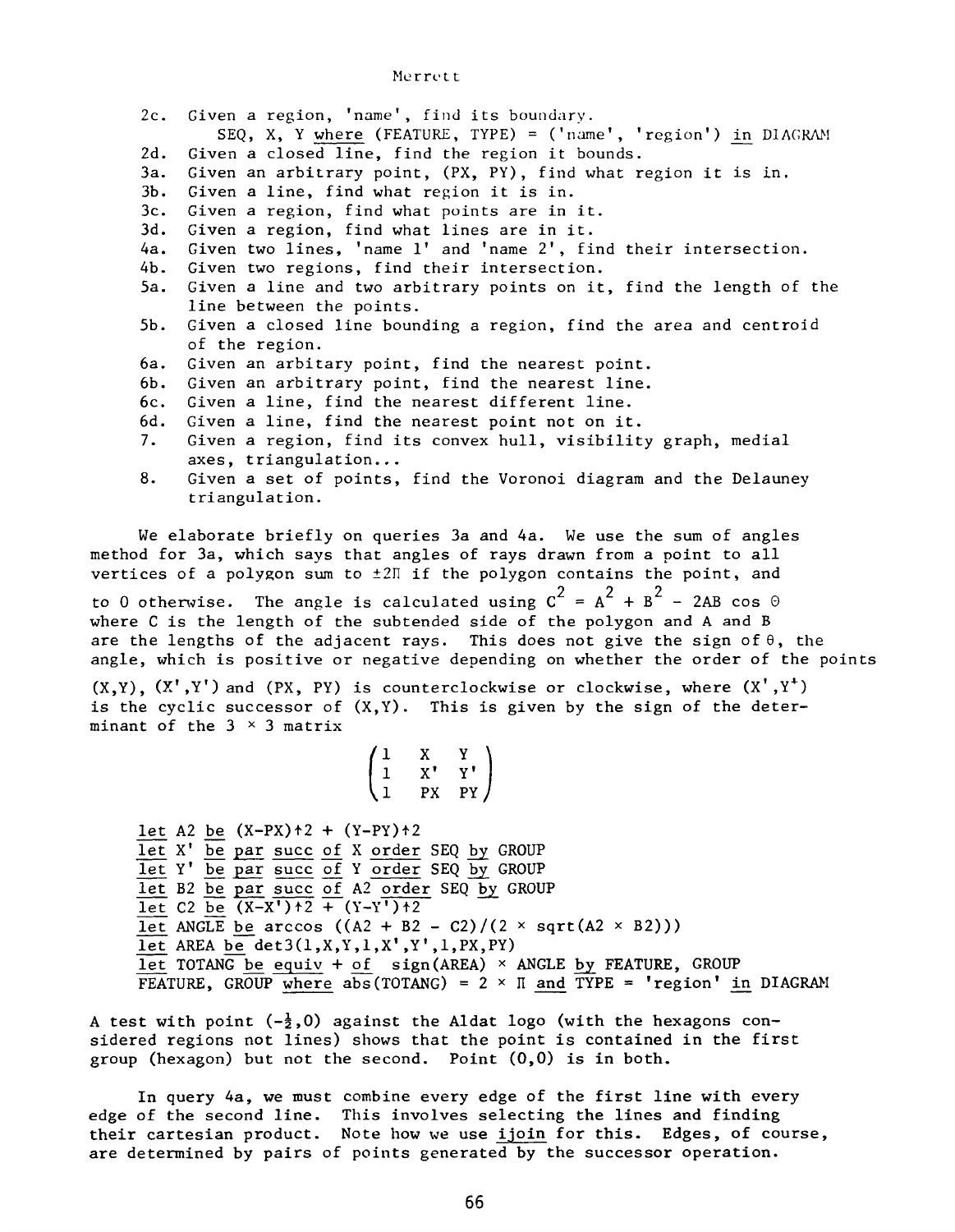Once all combinations are found, we can compute the intersection coor-<br>dinates for each combination and determine whether they lie within the base defined by the four endpoints of the two intersecting edges. We assign the result coordinates the "don't care" null values,  $DC$  see assign the result coordinates the "don't care" null values, DC[see  $M(1,1,1,1)$ , if the lines are parallel.

let X' be Bar succ of X order SEQ b~ GROUP let Y' be par succ of Y order SEQ b~ GROUP let XX be X; YY be Y; XX' be X'; YY' be Y' let A be X-X'; B be Y'-Y; C be Y x A + X x B let AA be A; BB be B; CC be C let DEN be B x AA - BB × A let YP be if DEN = 0 then *DCelse* (B x CC -BB × C)/DEN let XP be if DEN = 0 then DC else if B = 0 then (CC - AA × YP)/BB else (C-A × YP)/B XP,YP where X min X' ~ XP ~ X max X' and -- XX min XX' ~ XP ~ XX max XX' and Y min Y' s YP ~ Y max Y' and YY min YY' s YP ~ YY max YY' in ( (X,X',Y,Y',A,B,C where (FEATURE, TYPE) ----('name l','line') in DIAGRAM) ijoin (XX,XX',YY,YY',AA,BB,CC where (FEATURE, TYPE) = ('name 2','line') in DIAGRAM))

This code works for closed lines, such as the hexagons in 'Aldat'; they intersect at points  $(0, -.711)$  and  $(0, .711)$ . For open lines, we must add  $\frac{1}{2}$  intersect at points (0,-.711) and (1,-.711). For open lines, we must add that  $\frac{1}{2}$  and  $\frac{1}{2}$  and  $\frac{1}{2}$  and  $\frac{1}{2}$  and  $\frac{1}{2}$  and  $\frac{1}{2}$  and  $\frac{1}{2}$  and  $\frac{1}{2}$  and  $\frac{1}{2}$  and  $\frac{1}{2$  $\frac{1}{\sqrt{2}}$  to the selection conditions before the  $\frac{1}{\sqrt{2}}$  not the proviso that  $\frac{1}{\sqrt{2}}$ exceed its successor.

While pursuing the polygonal approach to geometrical data, we have not mentioned its major rival, the grid or pixel approach. A rectilinear grid of picture elements ("pixels"), each with a variable grey level (or colour level), is very suitable for wirephotos, television images, landsat data, etc. It is less flexible for processing but has the advantage of being able to localize interesting parts of the picture very well because of the simple cartesian coordinate system it provides. Our research into storage structures for relations has produced multipaging [Merrett, 1983], which permits a hybrid of polygon and grid data structures for diagrams, which permits a hybrid of polygon and grid data structures for  $\frac{1}{2}$ with the best features of both representations  $\ddot{\phantom{a}}$ ,  $\ddot{\phantom{a}}$ 

5. Semantic Restrictions<br>The preceeding examples show that we can come a long way on pure formalism. A sufficiently general formalism lends itself to semantic interpretation in many different ways, but is always subject to the same rules of manipulation, independent of interpretation. In the end, of course, we succeed in capturing "more meaning", as is the goal of other workers in this field. However, our approach is different, being  $\frac{1}{2}$  other workers in this field. However, our approximation  $\frac{1}{2}$  for approximation  $\frac{1}{2}$  for  $\frac{1}{2}$  for  $\frac{1}{2}$  for  $\frac{1}{2}$  for  $\frac{1}{2}$  for  $\frac{1}{2}$  for  $\frac{1}{2}$  for  $\frac{1}{2}$  for  $\frac{1}{2}$  for to abstract, generalize and formalize rather than to seek out and elaborate particular patterns of meaning.

One area where this program has so far met with difficulty has been the operation of transitive closure and its kindred. For instance, analyzing PERT networks or a Bill-of-Materials are closely related processes. It would be nice to have a transitive closure operation, but we have not seen how to generalize it interestingly to arbitrary relations. Transitive closure and its generalizations are applicable only to relations whose key sure and  $\epsilon$  is generalized in  $\epsilon$  from the same demain  $\epsilon$  a relation with the is a pair of attributes drawn from the same domain  $\frac{1}{\sqrt{2}}$ "topology" of a graph.